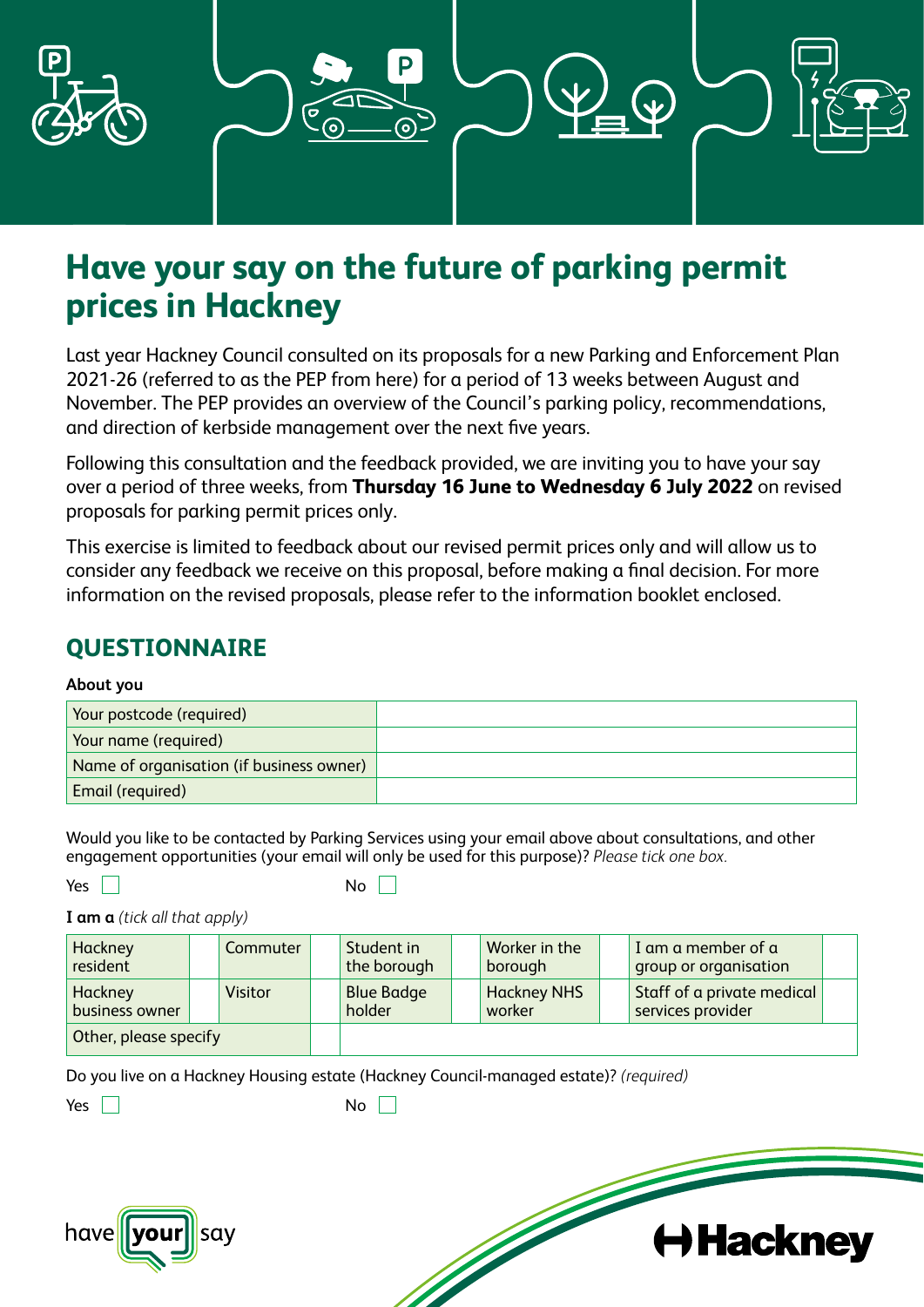## **Air quality**

| <sup>1</sup> 1. How concerned are you about local air quality in Hackney? |  |          |  |            |  |            |  |  |  |
|---------------------------------------------------------------------------|--|----------|--|------------|--|------------|--|--|--|
| A lot                                                                     |  | A little |  | Not at all |  | Don't know |  |  |  |

## **Revised proposals for parking permit prices (see tables 1 to 4 in information booklet)**

| 2. Do you support the parking permits pricing<br>structure for                 | <b>Strongly</b><br>agree | Agree | <b>Neither</b><br>agree/<br>disagree | <b>Disagree</b> | <b>Strongly</b><br>disagree |
|--------------------------------------------------------------------------------|--------------------------|-------|--------------------------------------|-----------------|-----------------------------|
| Residents*                                                                     |                          |       |                                      |                 |                             |
| Estates**                                                                      |                          |       |                                      |                 |                             |
| Businesses*                                                                    |                          |       |                                      |                 |                             |
| Community support permit<br>(formerly known as health and social care permit)* |                          |       |                                      |                 |                             |

\*Implemented over a five-year period.

\*\*Implemented over a seven-year period.

| 3. Please give a reason for your answer. |  |
|------------------------------------------|--|
|                                          |  |
|                                          |  |
|                                          |  |
|                                          |  |
|                                          |  |
|                                          |  |
|                                          |  |
|                                          |  |
|                                          |  |
|                                          |  |
|                                          |  |
|                                          |  |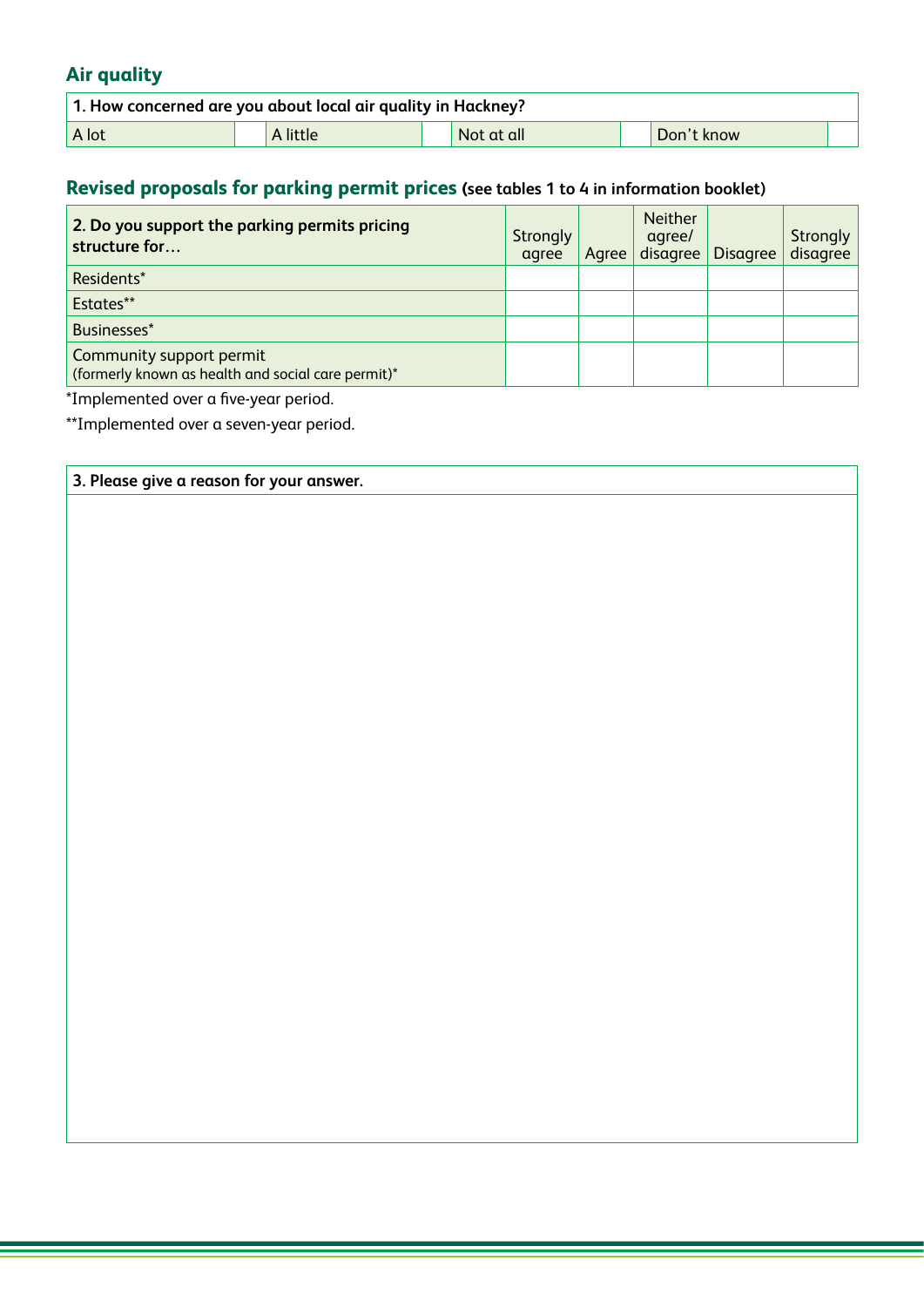### **EQUALITY MONITORING**

#### **Why do we monitor**

To help us continually improve our services. You can help us find out who we're reaching by providing the following details. It is your choice whether you answer these questions. Your replies will not be used in a way that identifies you; however, they will help us to understand how community needs may vary; and helps us make informed decisions on how we develop services and target resources.

| 4. Age: What is your age group? |           |           |           |       |  |
|---------------------------------|-----------|-----------|-----------|-------|--|
| Under 16                        | $16 - 17$ | $18 - 24$ | $25 - 34$ | 35-44 |  |
| $ 45-54$                        | 55-64     | 65-74     | 75-84     | $85+$ |  |

| 5. Housing tenure: Which of the following best describes the ownership of your home? |  |                                           |  |                                       |  |  |  |
|--------------------------------------------------------------------------------------|--|-------------------------------------------|--|---------------------------------------|--|--|--|
| Being bought on a mortgage/<br>owned outright                                        |  | Rented<br>(local Authority/ Council)      |  | Rented<br>(Housing Association/Trust) |  |  |  |
| Rented (private)                                                                     |  | Shared ownership<br>(part rent/ part buy) |  | Don't know                            |  |  |  |

**6. Caring responsibilities:** A carer is someone who spends a significant proportion of their time providing unpaid support to a family member, partner or friend who is ill, frail disabled or has mental health or substance misuse problems. Do you regularly provide unpaid support caring for someone?

Yes and the contract of the contract of the contract of the contract of the contract of the contract of the co

**7. Disability:** Under the Equality Act you are disabled if you have a physical or mental impairment that has a 'substantial' and 'long-term' negative effect on your ability to do normal daily activities. Do you consider yourself to have a disability?

Yes and the contract of the contract of the contract of the contract of the contract of the contract of the co

**8. Ethnicity:** Are you...

| Asian or Asian British | <b>Black or Black British</b> | Other ethnic groups             |  |
|------------------------|-------------------------------|---------------------------------|--|
| White or White British | Mixed background              | Other, please state if you wish |  |

| 9. Gender: Are you |  |                    |  |                                           |  |            |  |
|--------------------|--|--------------------|--|-------------------------------------------|--|------------|--|
| Male               |  | Female             |  | Prefer not to say                         |  | Non-binary |  |
| Another term       |  | provide this here: |  | If you prefer to use your own term please |  |            |  |

| 10. Religion or belief: Are you or do you have |  |                 |  |                |  |  |  |  |
|------------------------------------------------|--|-----------------|--|----------------|--|--|--|--|
| Atheist/no religious belief                    |  | <b>Buddhist</b> |  | Christian      |  |  |  |  |
| Hindu                                          |  | <b>Jewish</b>   |  | <b>Muslim</b>  |  |  |  |  |
| Sikh                                           |  | Charedi         |  | Secular belief |  |  |  |  |
| Other, please state if you wish                |  |                 |  |                |  |  |  |  |

| 11. Sexual orientation: Are you |                      |  |
|---------------------------------|----------------------|--|
| Bisexual                        | Gay man              |  |
| Heterosexual                    | Lesbian or gay woman |  |
| Other, please state if you wish |                      |  |